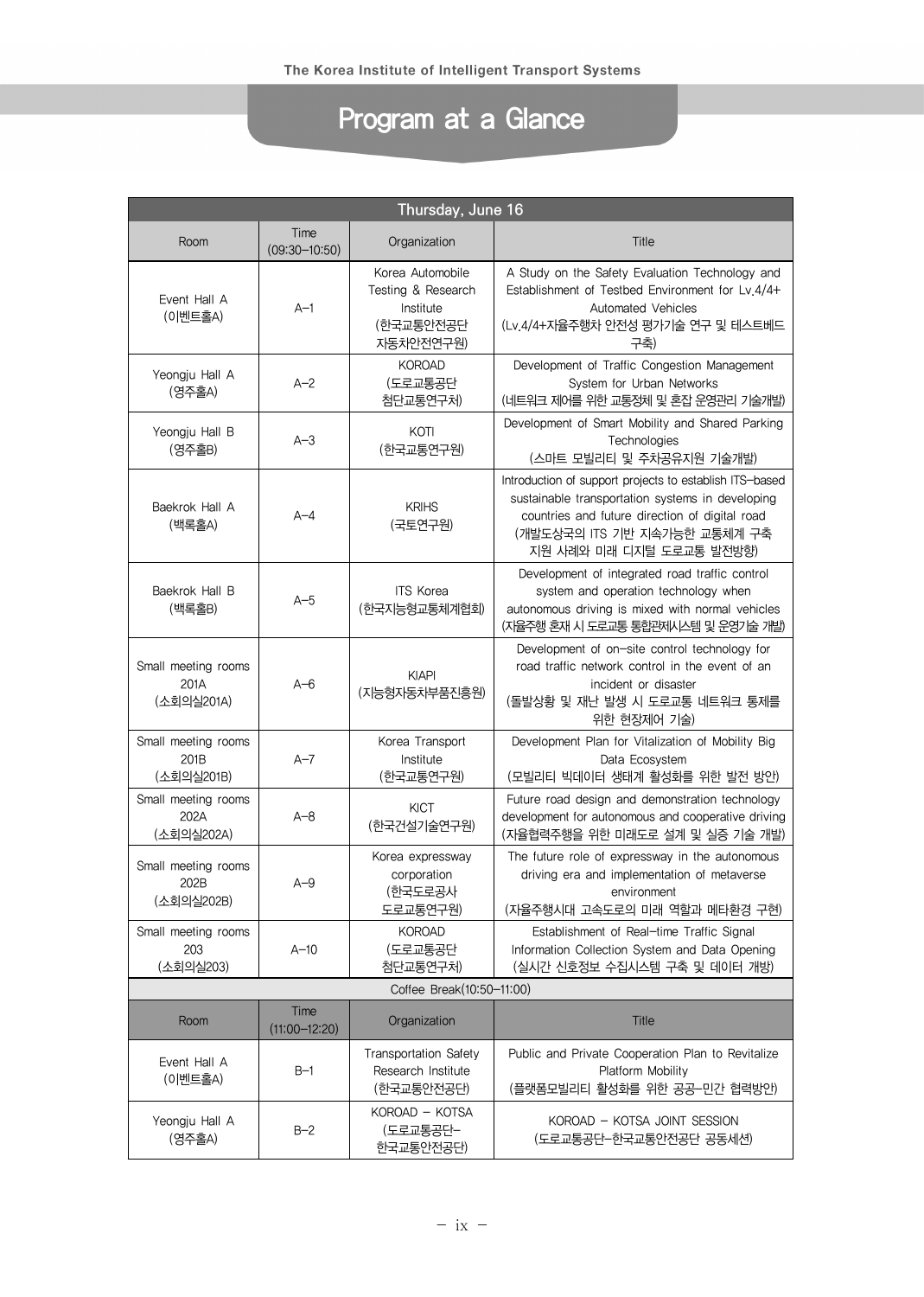| Yeongju Hall B<br>(영주홀B)                  | $B-3$                   | Korea Transport<br>Institute<br>(한국교통연구원)                       | Development of Automated Driving System based<br>Car-Sharing Service Technologies<br>(자율주행 공유차 서비스)                                                                                    |
|-------------------------------------------|-------------------------|-----------------------------------------------------------------|----------------------------------------------------------------------------------------------------------------------------------------------------------------------------------------|
| Baekrok Hall A<br>(백록홀A)                  | $B - 4$                 | Ministry of Land.<br>Infrastructure and<br>Transport<br>(국토교통부) | Korea ITS 30yr! Progress made and New<br>Challenges<br>(대한민국 ITS 30년 그 성과와 도전)                                                                                                         |
| Baekrok Hall B<br>(백록홀B)                  | $B-5$                   | <b>ITS Korea</b><br>(한국지능형교통체계협회)                               | Development of digital road and transportation<br>infrastructure convergence platform technology based<br>on crowdsourcing<br>크라우드 소싱 기반의 디지털 도로,교통 인프라 융합<br>플랫폼 기술 개발                |
| Small meeting rooms<br>201A<br>(소회의실201A) | $B-6$                   | The Seoul Institute<br>(서울연구원)                                  | Support plan for losses from metro free ride policy<br>in the Seoul metropolitanarea<br>(수도권 지하철 무임승차(PSO) 지원 방안)                                                                      |
| Small meeting rooms<br>201B<br>(소회의실201B) | $B-7$                   | The Incheon Institute<br>(인천연구원)                                | Exploring the Sustainability of Demand Response<br>Transit( I-MOD) in Incheon<br>(인천광역시 수요응답형 버스(I-MOD)의 지속가능성 모색)                                                                     |
| Small meeting rooms<br>202A<br>(소회의실202A) | $B - 8$                 | <b>KICT</b><br>(한국거설기술연구원)                                      | Rule environment and a case study for applying MaaS<br>(MaaS도입을 위한 제도와 사례)                                                                                                             |
| Small meeting rooms<br>202B<br>(소회의실202B) | $B-9$                   | <b>KOROAD</b><br>(도로교통공단<br>자율주행연구처)                            | Current Status and Prospect of E-mobility Industry<br>in Korea<br>(국내 e-모빌리티 산업 현황 및 전망)                                                                                               |
| Small meeting rooms<br>203<br>(소회의실203)   | $B-10$                  | <b>KSA</b><br>(한국표준협회)                                          | The development trend of core standards related to<br>autonomous vehicle R&D in Mobility service, functional<br>safety/security, map, component and material<br>(자율주행 R&D연계 핵심표준 개발현황) |
| Sorang<br>(소랑)                            | Lunch Time(12:20-13:30) |                                                                 |                                                                                                                                                                                        |

| Room                     | Time        | Thursday, June 16                |                                                                                                                                      |  |
|--------------------------|-------------|----------------------------------|--------------------------------------------------------------------------------------------------------------------------------------|--|
| Event Hall A<br>(이벤트홀 A) |             | Moderator<br>(사회자)               | · Prof. Seo, Dong-Hoan(Vice Chairman of the Organization)<br>(한국ITS학회 서동환 학술위원장)                                                     |  |
|                          |             | Opening Speech<br>(화영사)          | · Prof. Lee. Sang Soo(President of KITS)<br>(한국ITS학회 이상수 회장)                                                                         |  |
|                          |             | Congratulatory<br>Speech<br>(축사) | . Mr. Lee Yoon Sang (Assistant Minister for Road, Ministry of Land.<br>Infrastructure and Transport Korea)<br>(국토교통부 이윤상 도로국장)       |  |
|                          | 13:30-14:10 |                                  | · Mr. Lee, Joo Min(President, The Road Traffic Authority, Korea)<br>(도로교통공단 이주민 이사장)                                                 |  |
|                          |             |                                  | · Mr. Kwon, Yong Bok(President, Korea Transportation Safety Authority)<br>(한국교통안전공단 권용복 이사장)                                         |  |
|                          |             |                                  | · Dr. Chin, Kian Keong (Advisor, ITS Singapore)                                                                                      |  |
|                          |             |                                  | · Prof. Olaverri-Monreal. Cristina (President. IEEE ITS Society)                                                                     |  |
|                          |             | Commendation<br>(국토교통부 장관표창)     | · Honorary Prof. Hong. Uiseok (Kwangwoon Univ.)<br>(광운대학교 홍의석 명예교수)<br>· HonoraryProf. Lee, Seunghwan(AjouUniv.)<br>(아주대학교 이승환 명예교수) |  |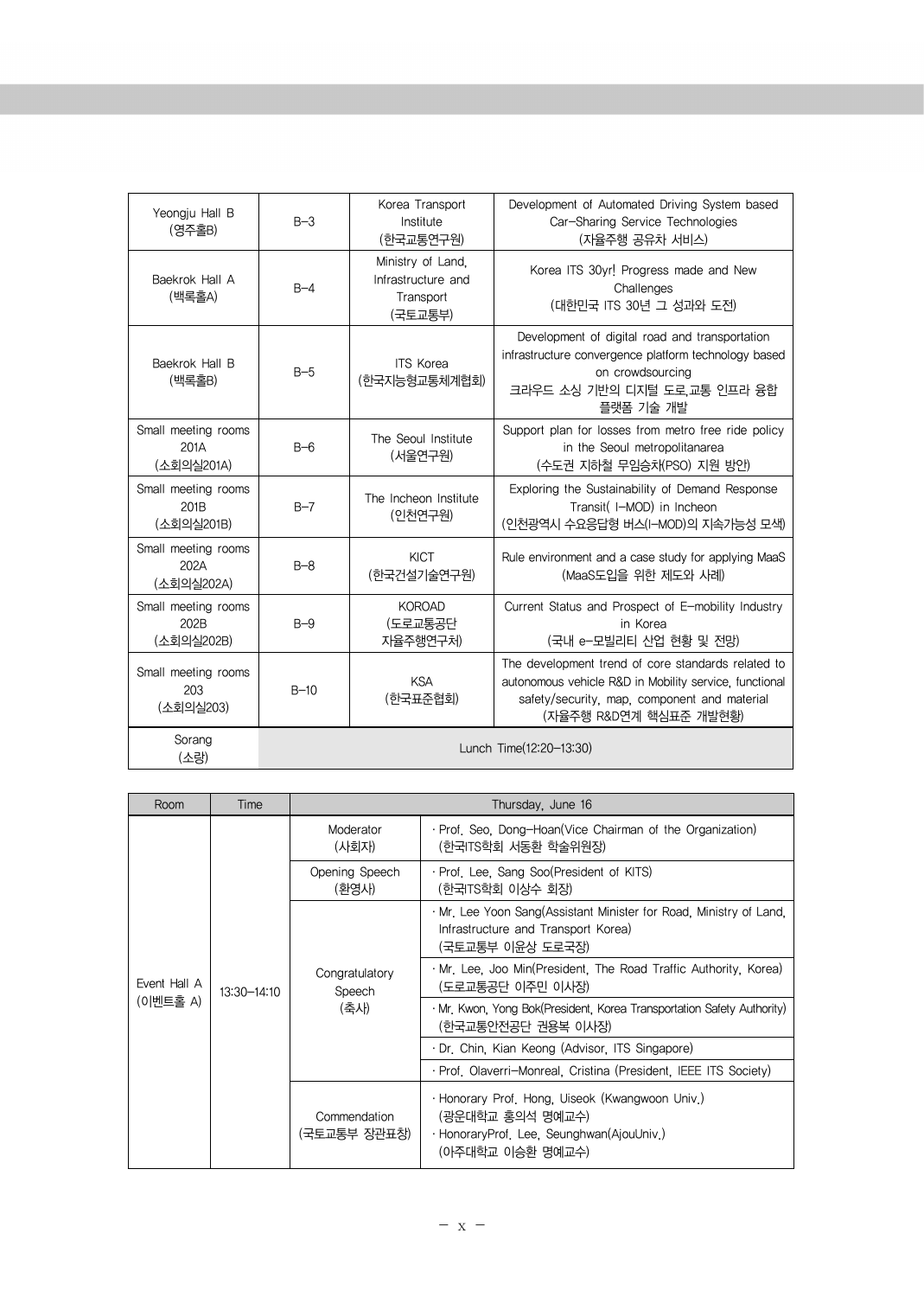|               | Introduction of<br>Promotion                                                | Gangneung, host of ITS World<br>Congress and Gangneung Smart<br>City Innovation Plan<br>(강릉 ITS 세계총회 유치 및 강릉<br>스마트시티 혁신방안(강릉시청))                                                                                                                      | Gangneung is small but<br>taking big steps to be a<br>smart city                                                        |
|---------------|-----------------------------------------------------------------------------|--------------------------------------------------------------------------------------------------------------------------------------------------------------------------------------------------------------------------------------------------------|-------------------------------------------------------------------------------------------------------------------------|
| 14:10-14:30   |                                                                             | Mr. Shields, T. Russell<br>-President and CEO of RoadDB<br>-Former CEO of Navteq(now HERE)                                                                                                                                                             | What Smart Cities Should<br>Do for Autonomous<br>Driving Systems                                                        |
| 14:30-14:50   | Plenary Session                                                             | Prof, Akimasa Fujiwara<br>-Graduate School of Advanced<br>Scienceand Engineering, Hiroshima<br>University, Japan                                                                                                                                       | Is CASE Socially<br>Accepted within the<br>Context of Local City?                                                       |
| 14:50-15:10   |                                                                             | Dr. Chin, Kian Keong<br>-Advisor, ITS Singapor<br>-Chief Engineer(Road & Traffic), LTA<br>(Land Transport Authority), Singapore                                                                                                                        | Smart Cities -<br>Opportunities and<br>Challenges for ITS                                                               |
| 15:10-15:20   |                                                                             | Coffee Break                                                                                                                                                                                                                                           |                                                                                                                         |
| 15:20 - 15:40 |                                                                             | Prof. Mannering, Fred L.<br>-CUTR Executive Director, Civil and<br>Environmental Engineering, Univ. of<br>South Florida                                                                                                                                | Some Critical<br>Data-Analytic Issues in<br>Smart City/ITS Data<br>Evaluation                                           |
| 15:40-16:00   |                                                                             | Prof. WONG, S.C.<br>-Dept of Civil Engineering,<br>The University of HongKong                                                                                                                                                                          | Calibration of Stochastic<br>Link-based Fundamental<br>Diagram with Explicit<br>Consideration of Speed<br>Heterogeneity |
| 16:00-16:20   | Plenary Session                                                             | Prof. Olaverri-Monreal, Cristina<br>-Chairholder, Intelligent Transport<br>Systems BMK<br>-Chairf or Sustainable Transport<br>Logistics 4.0, Johannes Kepler<br>Univ., Linz, Austria<br>-President, IEEE Intelligent<br>Transportation Systems Society | Smart Transportation<br>through Autonomous and<br><b>Connected Vehicles</b>                                             |
| 16:20-16:40   |                                                                             | Prof, Ka Lok Man<br>-School of Advanced Technology.<br>Xi' an Jiaotong-Liverpool University,<br>Suzhou, China<br>-Visiting Professor, Faculty of<br>Informatics, Vytautas Magnus<br>University, Lithuania                                              | Deep Learning in Video<br>Anomaly Detection and<br>Its Applications                                                     |
| 16:40-17:00   |                                                                             | Prof. Nipon, Theera-Umpon<br>-Associate Professor, Electrical<br>Engineering, ChiangMai University,<br>Thailand                                                                                                                                        | Smart Healthcare: An<br>Important Component of<br>Smart City                                                            |
| 17:00-17:05   | ▶Closing remark: Hanyang Univ. Honorary Prof. Kang Kyungwoo(한양대학교 강경우 명예교수) |                                                                                                                                                                                                                                                        |                                                                                                                         |
| 17:05-17:15   | Discussion time                                                             |                                                                                                                                                                                                                                                        |                                                                                                                         |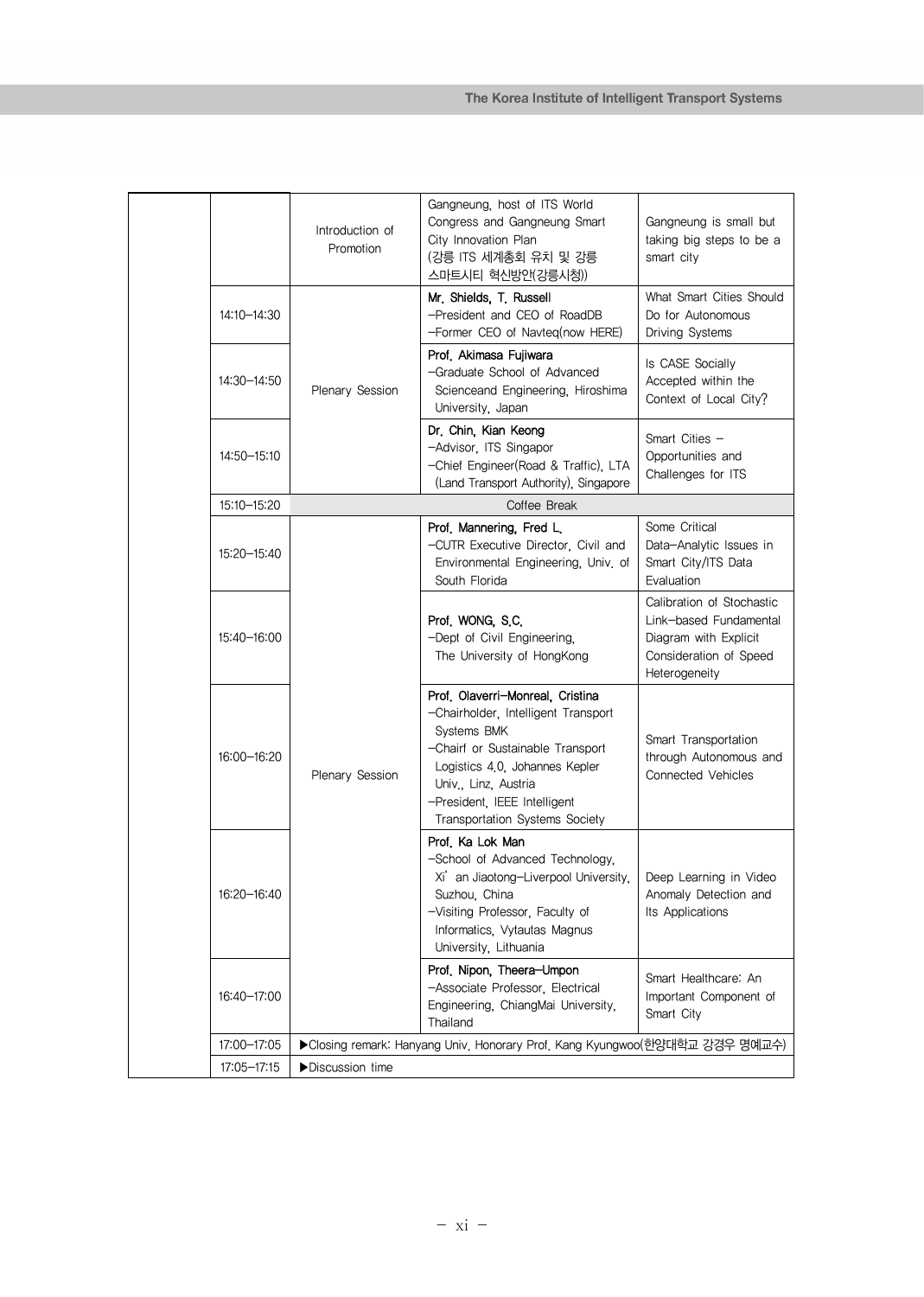| Friday, June 17                           |                            |                                                   |                                                                                                                                                           |  |
|-------------------------------------------|----------------------------|---------------------------------------------------|-----------------------------------------------------------------------------------------------------------------------------------------------------------|--|
| Room                                      | Time<br>$(09:30 - 10:50)$  | Organization                                      | <b>Title</b>                                                                                                                                              |  |
| Event Hall A<br>(이벤트홀 A)                  | $C-1$<br>$(09:30 - 12:20)$ | (KETI)<br>(한국전자기술연구원)                             | Development of 5G-NR-V2X Communication<br>Technology and Verification for Autonomous Driving<br>(레벨4 이상 자율주행을 위한 5G-NR-V2X 통신 기술<br>개발 및 실도로 성능검증 기술 개발)  |  |
| Yeongju Hall A<br>(영주홀 A)                 | $D-1$                      | Gyeonggi Research<br>Institute<br>(경기연구원)         | Metropolitan Regions Public Transportation Policy Direction<br>to Prepare for the Era of Autonomous Vehicle Operation<br>(자율주행차 운행시대를 준비하는 수도권 대중교통정책 방향) |  |
| Yeongju Hall B<br>(영주홀 B)                 | Academic Session<br>(학술세션) | $1 - A$                                           | Autonomous driving(1)<br>(자율주행(   ))                                                                                                                      |  |
| Baekrok Hall A<br>(백록홀 A)                 | Academic Session<br>(학술세션) | $1 - B$                                           | ITS related policies and others(  )<br>(ITS정책 및 기타( I ))                                                                                                  |  |
| Baekrok Hall B<br>(백록홀 B)                 | Academic Session<br>(학술세션) | $1-C$                                             | ITS related policies and others(II)<br>(ITS정책 및 기타(II))                                                                                                   |  |
| Small meeting rooms<br>201A<br>(소회의실201A) | Academic Session<br>(학술세션) | $1-D$                                             | Autonomous driving(II)<br>(자율주행(Ⅱ))                                                                                                                       |  |
| Small meeting rooms<br>201B<br>(소회의실201B) | Academic Session<br>(학술세션) | $1-E$                                             | Traffic big data sets and Artificial intelligence(  )<br>(교통 빅데이터 및 AI(I))                                                                                |  |
| Small meeting rooms<br>202A<br>(소회의실202A) | Academic Session<br>(학술세션) | $1-F$                                             | Emergency Management<br>(재난 및 방재)                                                                                                                         |  |
| Small meeting rooms<br>202B<br>(소회의실202B) | Academic Session<br>(학술세션) | $1-G$                                             | Electromobility<br>(e-Mobility)                                                                                                                           |  |
| Small meeting rooms<br>203<br>(소회의실203)   | Academic Session<br>(학술세션) | $1-H$                                             | Telecommunication<br>(통신)                                                                                                                                 |  |
|                                           |                            | Coffee Break(10:50-11:00)                         |                                                                                                                                                           |  |
| Room                                      | Time<br>$(11:00 - 12:20)$  | Organization                                      | Title                                                                                                                                                     |  |
| Event Hall A<br>(이벤트홀 A)                  | $C-1$                      | (KETI)<br>(한국전자기술연구원)                             | Development of 5G-NR-V2X Communication<br>Technology and Verification for Autonomous Driving<br>(레벨4 이상 자율주행을 위한 5G-NR-V2X 통신 기술<br>개발 및 실도로 성능검증 기술 개발)  |  |
| Yeongju Hall A<br>(영주홀 A)                 | $C-2$                      | <b>KOROAD</b><br>(도로교통공단<br>교통운영연구처)              | Development of Transportation Safety<br>Infrastructure Technology for Lv.4 Connected<br>Autonomous Driving<br>(Lv. 4자율주행 대응 교통안전 인프라 기술개발)                |  |
| Yeongju Hall B<br>(영주홀 B)                 | $C-3$                      | Seoul institute of<br>technology<br>(서울기술연구원)     | Theme: The Direction of cooperative autonomous<br>driving by analyzing the case of AV<br>(자율주행 사례 분석을 통한 자율협력주행이 나아갈 방향)                                  |  |
| Baekrok Hall A<br>(백록홀 A)                 | $C-4$                      | Korea Maritime &<br>Ocean University<br>(한국해양대학교) | Smart delivery cell internal space optimization<br>and proximity judgment system<br>(스마트 택배 셀 내부 공간 최적화 및 근접상황 판단 시스템)                                    |  |
| Baekrok HallB<br>(백록홀 B)                  | $C-5$                      | <b>ITS Korea</b><br>한국자능형교통체계협회                   | Implementing LDM related technologies for the<br>future ITS services in Korea<br>(미래교통서비스(C-ITS & 자율주행)를 위한 LDM<br>기술 개발 및 적용 현황)                         |  |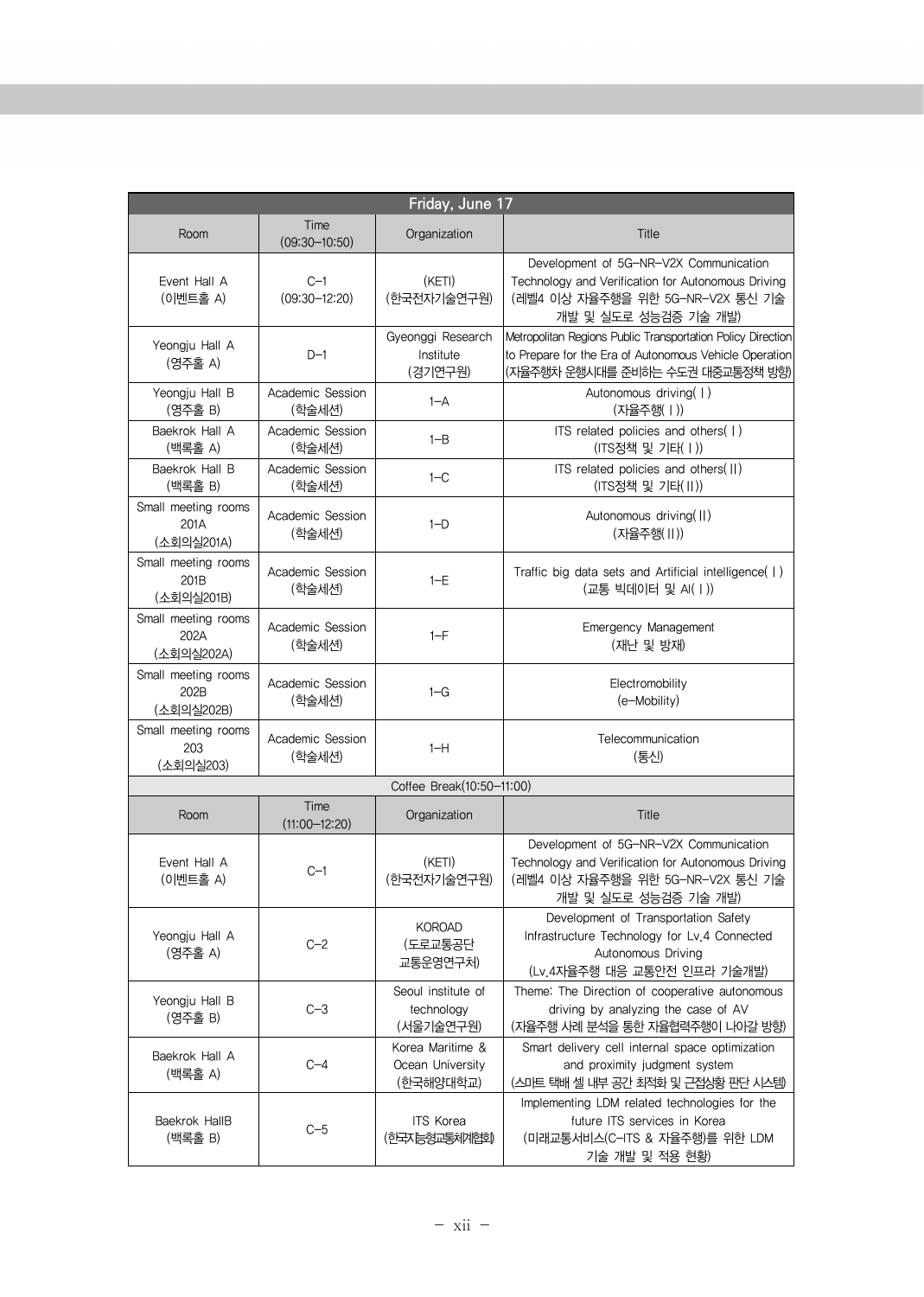| Small meeting rooms<br>201A<br>(소회의실201A) | $C=6$                   | <b>KICT</b><br>(한국건설기술연구원)                     | Traffic Management System: Value and Issues of<br>Big Data<br>(TrafficManagementSystem:빅데이터의 가치와 이슈)                                                                |
|-------------------------------------------|-------------------------|------------------------------------------------|---------------------------------------------------------------------------------------------------------------------------------------------------------------------|
| Small meeting rooms<br>201B<br>(소회의실201B) | $C-7$                   | Tmoney<br>(티머니)                                | Development of Public Transportation System in<br>the Seoul Metropolitan Area after COVID-19<br>(코로나19이후 수도권 대중교통시스템 발전 방향)                                         |
| Small meeting rooms<br>202A<br>(소회의실202A) | $C - 8$                 | <b>DAEHEUNG INFO</b><br>Co., Ltd.<br>((주)대흥정보) | Development Direction of Ministry of Land.<br>Infrastructure and Transport Smart Sity Service<br>Certification Institutionalization<br>(국토부 스마트 도시 서비스 인증 제도화 발전방향) |
| Small meeting rooms<br>202B<br>(소회의실202B) | $C - 9$                 | <b>ETRI</b><br>(한국전자통신연구원)                     | A Study on the Development Status and Direction of<br>Edge-Cloud Connected Autonomous Driving Technology<br>(엣지-클라우드 연계 커넥티드 자율주행기술의<br>개발현황과 방향을 고찰함)              |
| Small meeting rooms<br>203<br>(소회의실203)   | $C - 10$                | KOTI<br>(한국교통연구원)                              | Road traffic digital twin development using<br>autonomous driving Lv.4/4+ big data<br>(도로교통 다지털 트윈 기본설계 및 혼재기 상황 사물레이션 방안)                                          |
| Sorang<br>(소랑)                            | Lunch Time(12:20-13:30) |                                                |                                                                                                                                                                     |

| Friday, June 17                           |                            |                                                     |                                                                                                                 |  |
|-------------------------------------------|----------------------------|-----------------------------------------------------|-----------------------------------------------------------------------------------------------------------------|--|
| Room                                      | Time<br>$(13:30 - 14:50)$  | Organization                                        | Title                                                                                                           |  |
| Event Hall A<br>(이벤트홀 A)                  | $D-2$<br>$(13:30 - 16:20)$ | (KETI)<br>(한국전자기술연구원)                               | Development of Ultra High-Speed V2X Low<br>Latency and Safety Connection Technology<br>(초고속 V2X 저지연 안전연결 기술 개발) |  |
| Yeongju Hall A<br>(영주홀 A)                 | $D-3$                      | Undergraduate Student Special Session<br>(학부생 특별세션) |                                                                                                                 |  |
| Yeongju Hall B<br>(영주홀 B)                 | $D-4$                      | KOTI<br>(한국교통연구원<br>민자도로관리지원센터)                     | Strategies of privated highways for SOC<br>digitalization<br>(SOC디지털화를 위한 민자도로 부문 추진 전략)                        |  |
| Baekrok Hall A<br>(백록홀 A)                 | $2 - A$                    | Academic Session<br>(학술세션)                          | ITS related policies and others(III)<br>(ITS정책 및 기타(III))                                                       |  |
| Baekrok Hall B<br>(백록홀 B)                 | $2 - B$                    | Academic Session<br>(학술세션)                          | ITS related policies and others $(W)$<br>(ITS정책 및 기타(IV))                                                       |  |
| Small meeting rooms<br>201A<br>(소회의실201A) | $2-C$                      | Academic Session<br>(학술세션)                          | Autonomous driving<br>(자율주행(III))                                                                               |  |
| Small meeting rooms<br>201B<br>(소회의실201B) | $2-D$                      | Academic Session<br>(학술세션)                          | Traffic big data sets and Artificial<br>intelligence(II)<br>(교통 빅데이터 및 AI(II))                                  |  |
| Small meeting rooms<br>202A<br>(소회의실202A) | $2-E$                      | Academic Session<br>(학술세션)                          | Traffic big data sets and Artificial<br>intelligence(    )<br>(교통 빅데이터 및 AI(III))                               |  |
| Small meeting rooms<br>202B<br>(소회의실202B) | $2-F$                      | Academic Session<br>(학술세션)                          | Smart city $(   )$<br>(스마트 시티(   ))                                                                             |  |
| Small meeting rooms<br>203<br>(소회의실203)   | $2-G$                      | Academic Session<br>(학술세션)                          | Smart $city($ $  )$<br>(스마트 시티(Ⅱ))                                                                              |  |
| Coffee Break(14:50-15:00)                 |                            |                                                     |                                                                                                                 |  |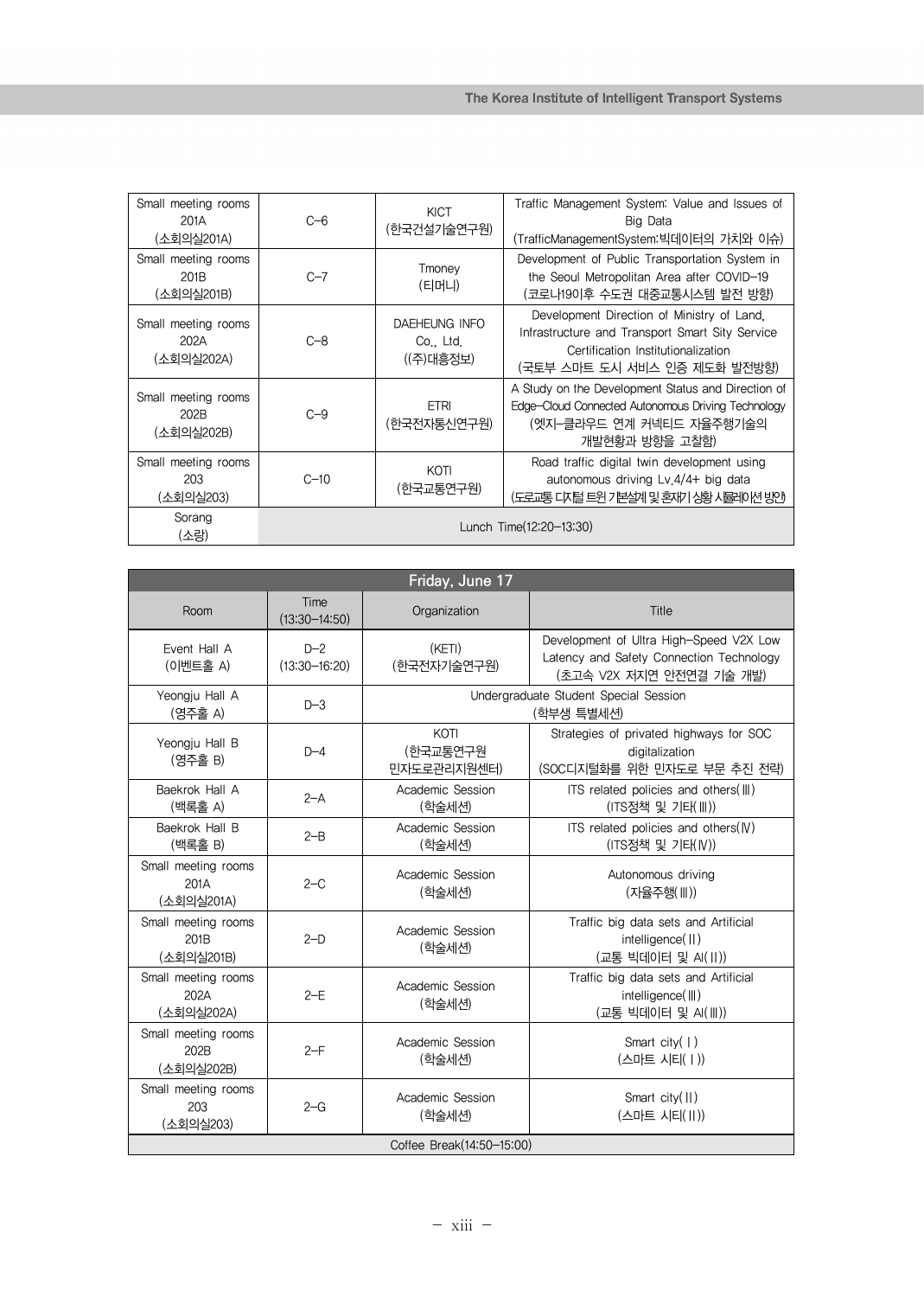| Room                                                  | Time<br>$(15:00 - 16:20)$ | Organization                                              | Title                                                                          |
|-------------------------------------------------------|---------------------------|-----------------------------------------------------------|--------------------------------------------------------------------------------|
| Yeongju Hall A<br>(영주홀 A)                             | $3 - A$                   | International Conference Presentation(  )<br>(국제학술발표( ))  |                                                                                |
| Yeongju Hall B<br>(영주홀 B)                             | $3 - B$                   |                                                           | International Conference Presentation(II)<br>(국제학술발표(Ⅱ))                       |
| Baekrok Hall A<br>(백록홀 A)                             | $3 - C$                   | Academic Session<br>(학술세션)                                | ITS related policies and others $(V)$<br>(ITS정책 및 기타(V))                       |
| Baekrok Hall B<br>(백록홀 B)                             | $3-D$                     | Academic Session<br>(학술세션)                                | ITS related policies and others(VI)<br>(ITS정책 및 기타(VI))                        |
| Small meeting rooms<br>201A<br>(소회의실201A)             | $3-E$                     | Academic Session<br>(학술세션)                                | Autonomous driving(IV)<br>(자율주행(IV))                                           |
| Small meeting rooms<br>201B<br>(소회의실201B)             | $3-F$                     | Academic Session<br>(학술세션)                                | Traffic big data sets and Artificial<br>intelligence(IV)<br>(교통 빅데이터 및 AI(IV)) |
| Small meeting rooms<br>202A<br>(소회의실202A)             | $3 - G$                   | Academic Session<br>(학술세션)                                | Shared transportation(  )<br>(공유교통(Ⅰ))                                         |
| Small meeting rooms<br>202B<br>(소회의실202B)             | $3-H$                     | Academic Session<br>(학술세션)                                | Smart city(III)<br>(스마트 시티(Ⅲ))                                                 |
| Small meeting rooms<br>203<br>(소회의실203)               | $3 - 1$                   | Academic Session<br>(학술세션)                                | Traffic big data sets and Artificial<br>intelligence(V)<br>(교통 빅데이터 및 AI(V))   |
|                                                       |                           | Coffee Break(16:20-16:30)                                 |                                                                                |
| Room                                                  | Time<br>$(16:30 - 17:30)$ | Organization                                              | Topic of the article                                                           |
| Yeongju Hall A<br>(영주홀 A)                             | $4 - A$                   |                                                           | International Conference Presentation(III)<br>(국제학술발표(Ⅲ))                      |
| Yeongju Hall B<br>(영주홀 B)                             | $4 - B$                   | International Conference Presentation(IV)<br>(국제학술발표(IV)) |                                                                                |
| Baekrok Hall A<br>(백록홀 A)                             | $4-C$                     | Academic Session<br>(학술세션)                                | ITS related policies and others(VII)<br>(ITS정책 및 기타(VII))                      |
| Baekrok Hall B<br>(백록홀 B)                             | $4-D$                     | Academic Session<br>(학술세션)                                | Autonomous driving(V)<br>(자율주행(V))                                             |
| Small meeting rooms<br>201A<br>(소회의실201A)             | $4-E$                     | Academic Session<br>(학술세션)                                | Autonomous driving(VI)<br>(자율주행(VI))                                           |
| Small meeting rooms<br>201 <sub>B</sub><br>(소회의실201B) | 4-F                       | Academic Session<br>(학술세션)                                | Traffic big data sets and Artificial<br>intelligence(VI)<br>(교통 빅데이터 및 AI(VI)) |
| Small meeting rooms<br>202A<br>(소회의실202A)             | $4 - G$                   | Academic Session<br>(학술세션)                                | Shared transportation(II)<br>(공유교통(II))                                        |
|                                                       |                           |                                                           |                                                                                |
| Small meeting rooms<br>202B<br>(소회의실202B)             | $4-H$                     | Academic Session<br>(학술세션)                                | Cooperative intelligent transportation systems<br>$(C-ITS)$                    |